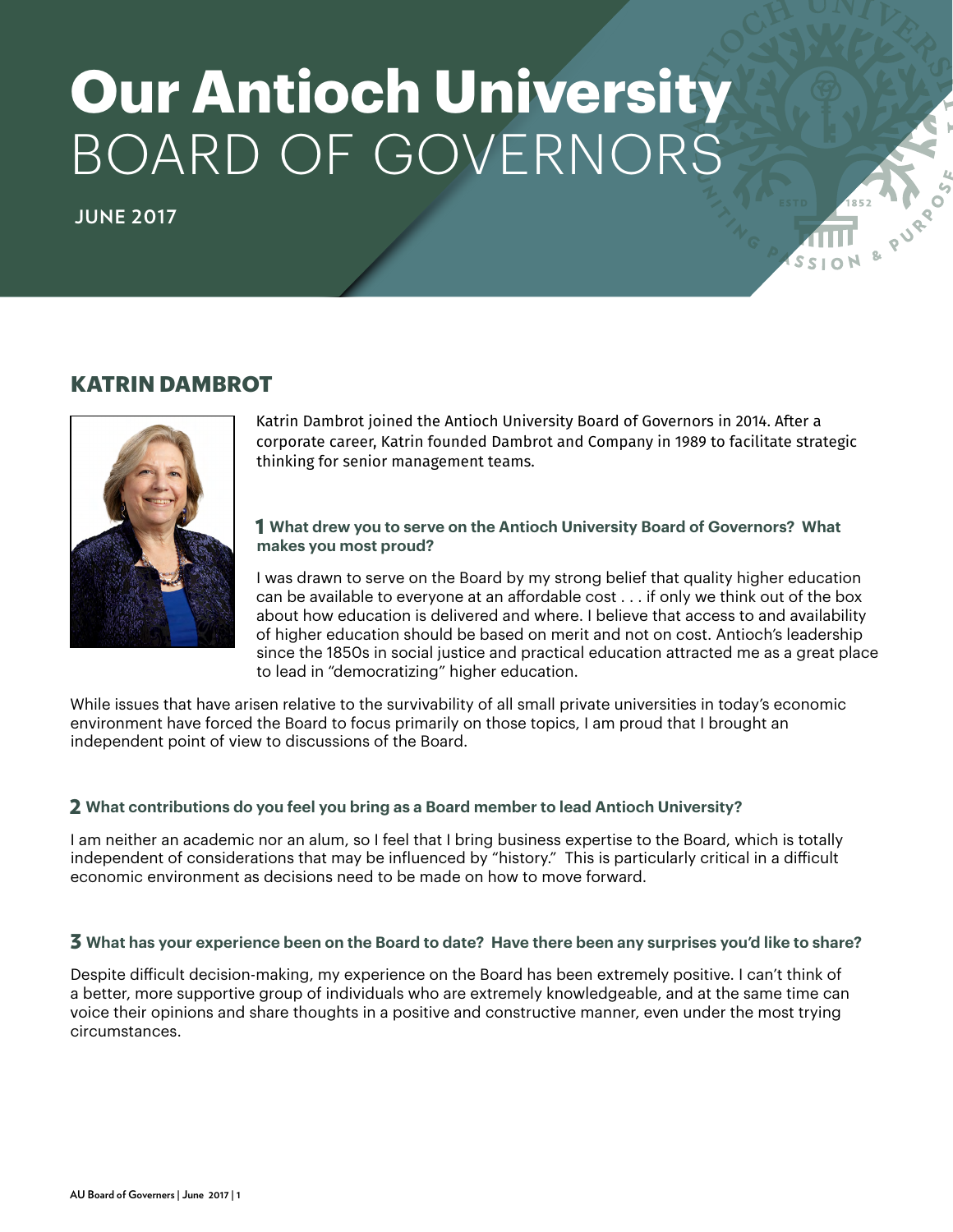# 4 **If I were to interview you five years from now, what would you like to be able to say about…**

### **a. Antioch University?**

That it has adapted well to changes in higher education and it has retained and grown its position as a leader in delivery of leading-edge, top-quality education that prepares its students for the skills required to succeed in a competitive world.

#### **b. Your role as a BoG member?**

That I have brought my knowledge to the table and helped to make the above happen.

### 5 **What would you like our readers to know that they might not learn from your biography?**

I would love to spend more time writing children's stories. I've developed some characters and I just need the time to flesh them out and have them travel places where they have the adventures I imagine for them.

\_\_\_\_\_\_\_\_\_\_\_\_\_\_\_\_\_\_\_\_\_\_\_\_\_\_\_\_\_\_\_\_\_\_\_\_\_\_\_\_\_\_\_\_\_\_\_\_\_\_\_\_\_\_\_\_\_\_\_\_\_\_\_\_\_\_\_\_\_\_\_\_\_\_\_\_\_\_\_\_\_\_\_\_\_\_\_\_\_\_\_\_\_\_\_\_\_\_\_\_\_\_\_\_

Katrin has a wealth of new product and marketing experience with such companies as Unilever, Pepsico, Seagram, Beneficial Corporation, BNY, and Primedia. She has consulted on product and service development and marketing strategy with such firms as Citibank, D&B, PwC, Prudential, New York Life Investment Management, Staples, IBM, Schering Plough, Cambrex, and many others, as well as with foreign governments and the UN. She has lectured widely on marketing issues to many organizations including the Financial Institutions Marketing Association, American Marketing Association, Society for Human Resource Managers, Internet Publishers Association, and Rotary International, as well as to colleges and universities.

Fluent or conversant in several languages, Katrin is also a managing director at Taplow Executive Search (The Taplow Group), a global executive search firm with offices worldwide, where she brings her experience to issues of understanding cultural and skill set changes in the workplace as companies and markets evolve.

Katrin was president of the Financial Women's Association of New York (FWA), a leading professional association in the global financial services industry, from 2015 to June, 2017; she is now serving as immediate past president. Prior to assuming the presidency of the FWA, she sat on the FWA Board of Directors as president-elect (2014-2015), vice president of Career and Business Advancement and International Affairs (2012–2014), and was the 2014 organizer and co-chair of its International Conference in Berlin, Germany. She also served as co-chair of the Not-For-Profit Committee of the FWA from 2008–2012 and on the Dean's Advisory Board of the Zicklin School of Business, Baruch College, CUNY, NY. She has also served as a mentor for Columbia University Graduate School of Business' Global Social Venture Competition.

\_\_\_\_\_\_\_\_\_\_\_\_\_\_\_\_\_\_\_\_\_\_\_\_\_\_\_\_\_\_\_\_\_\_\_\_\_\_\_\_\_\_\_\_\_\_\_\_\_\_\_\_\_\_\_\_\_\_\_\_\_\_\_\_\_\_\_\_\_\_\_\_\_\_\_\_\_\_\_\_\_\_\_\_\_\_\_\_\_\_\_\_\_\_\_\_\_\_\_\_\_\_\_\_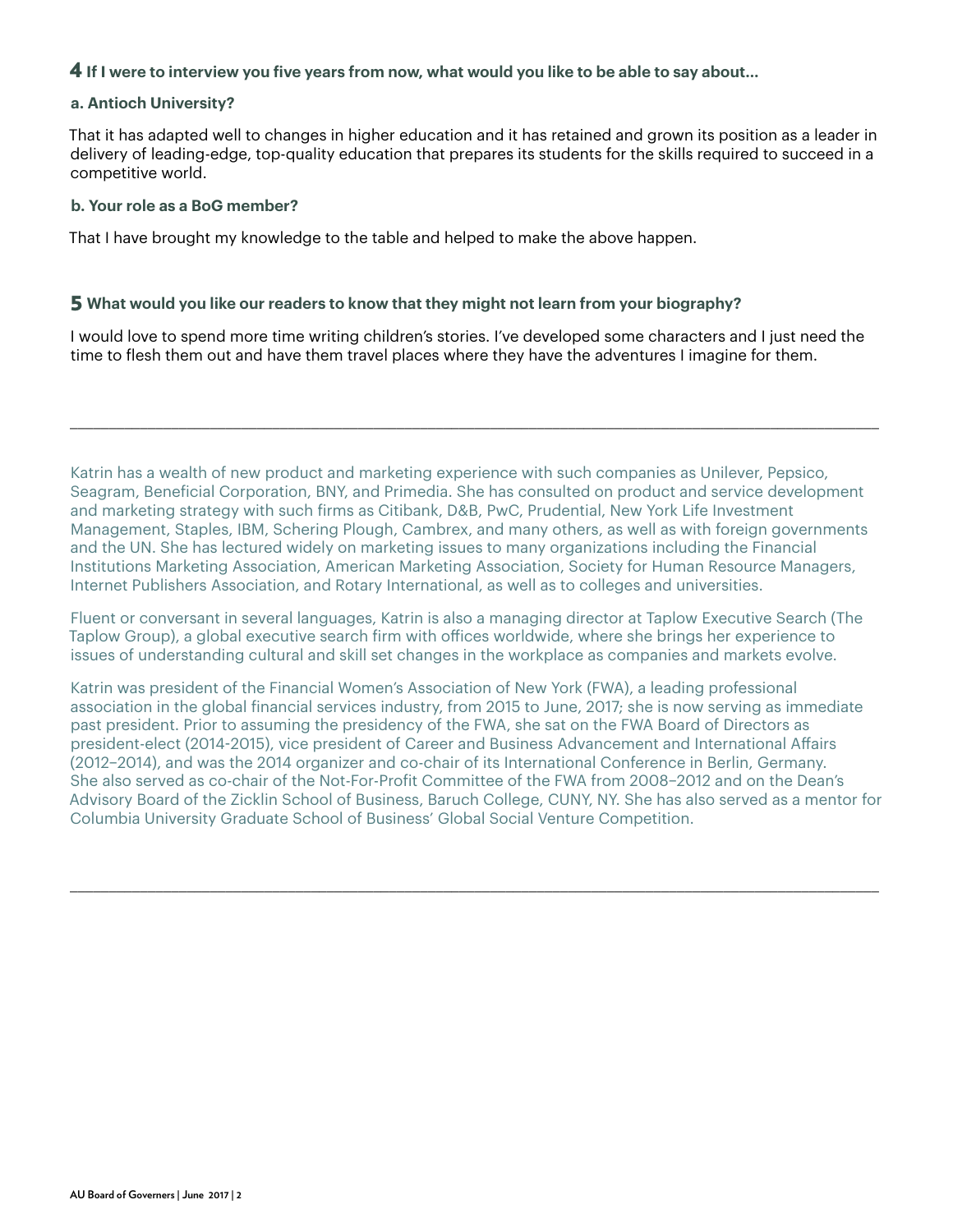# **LANCE DUBLIN**



Lance Dublin joined the Antioch University Board of Governors in 2013. He holds a Bachelor of Arts degree from Antioch College in Educational Planning and Administration.

# 1 **What drew you to serve on the Antioch University Board of Governors? What makes you most proud?**

This response is so very easy to write. I'm drawn to serve on the BoG because I truly believe in, and am fully committed to, Antioch University's mission. It is my belief that Antioch University is truly unique in the history of higher education. It is one of only a few institutions of higher education that has a century-old commitment to social justice, serving under-served learners, and continually innovating the delivery of impactful learning to make a difference for both the learner and the community.

And, it is one of a set of even fewer institutions that continues to diligently strive to deliver on this commitment, albeit not without struggle and challenge. It is an honor to be able to apply my energies and talents to achieving this mission. I am proud to be a part of this community of students, faculty, administrators, alumni, governors, Antioch-friends, and community members who work hard each and every day on behalf of this institution to make a positive difference in the world in which we live.

# 2 **What contributions do you feel you bring as a Board member to lead Antioch University?**

I'm in a unique situation to contribute because of my prior relationship with the University (through my work to create and develop Antioch College/West with its centers in San Francisco, Seattle, and Los Angeles) and my subsequent career in the corporate learning and development field. I bring a unique, institutional historical perspective combined with a knowledge of current issues and trends in learning and work relevant to our learners, faculty, and administrators.

# 3 **What has your experience been on the Board to date? Have there been any surprises you'd like to share?**

I've been on the Board since 2013, and served on the Executive Committee as well as committees for Academic Affairs, Governance, and Institutional Development.

I've been surprised by the commitment to Antioch's mission by Board members who have had no prior relationship with Antioch, i.e., they are not alumni or parents or students or spouses or faculty. They not only demonstrate their commitment through words, but by giving their time and expertise to helping the institution achieve its mission.

# 4 **If I were to interview you five years from now, what would you like to be able to say about…**

# **a. Antioch University?**

It not only survives, but it thrives! And, it is recognized by those both inside and outside of academia for its work towards achieving its mission.

# **b. Your role as a BoG member?**

He brought a valuable perspective with connection to the past while embracing a vibrant vision for Antioch University's future. And he did it with a sense of respect for everyone in both the Antioch community and the world at large.